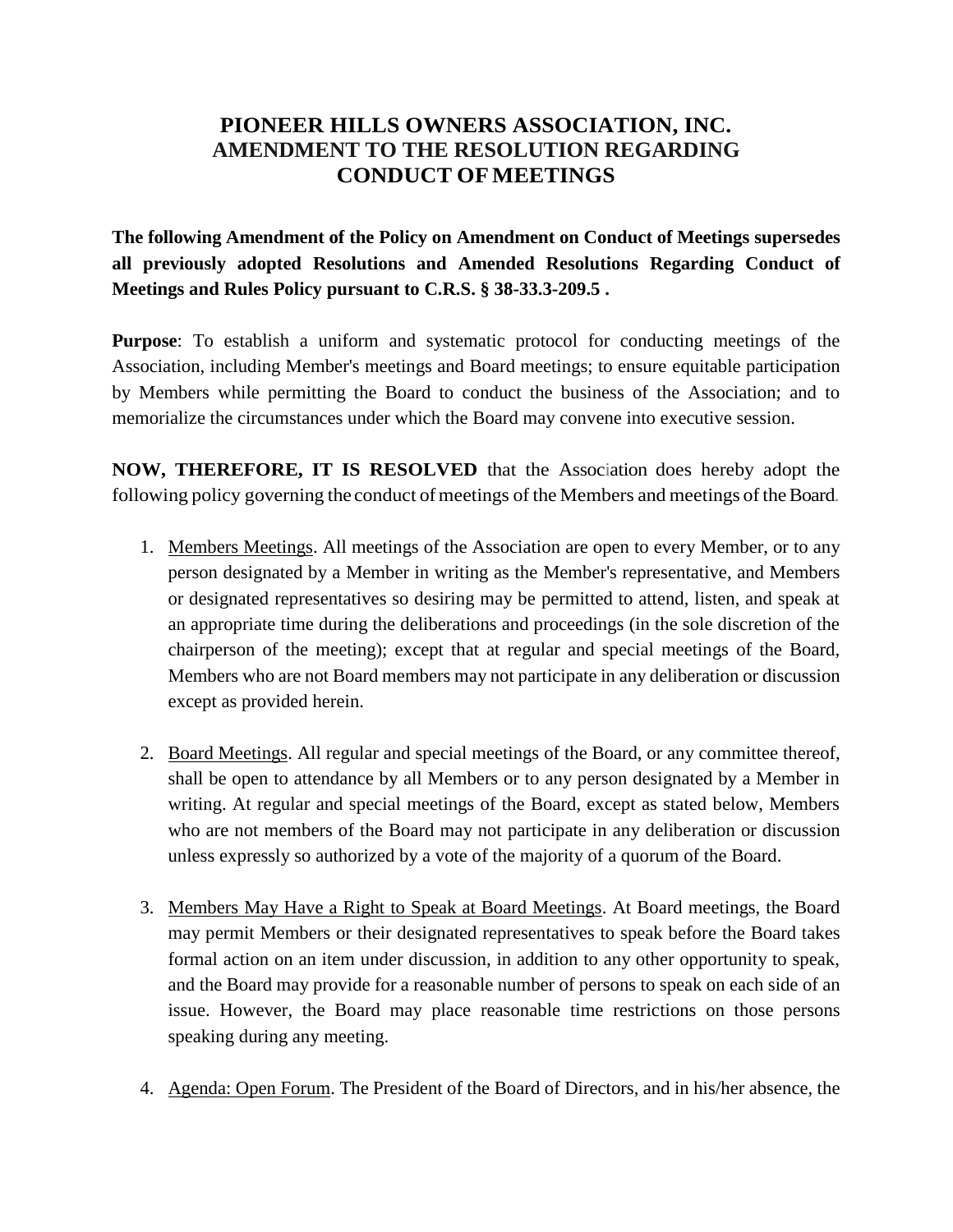Vice President, shall be chairperson of all meetings. The Agenda for all meetings shall follow the order of business specified by the Association's Bylaws, and if none, in accordance with the order of business determined by the Board. The agenda for the Member's meetings (not Board meetings) shall include a Member Open Forum, subject however, to the Board's right to dispense with or limit the Member Open at the discretion of the Board, except that such limits on Member Open Forum shall always be subject to the provisions of paragraphs 2 and 3 of this policy.

- 5. Limits on Right to Speak. The Board shall have the right to determine the length of time of the Open Forum. The chairperson of the meeting may place reasonable limitations upon the time given to each Member seeking to comment, to allow sufficient time for as many Members as possible to comment within the time permitted. Unless otherwise determined by the chairperson, the time limit will be three minutes per Member. The chairperson shall to the best of his/her ability allocate time to each Member for comment so as to allow as many Members as possible to speak within the time permitted. Each Member will only be allowed to speak more than once during Open Forum at the sole discretion of the Board. No Member may speak a second time until all Members wishing to speak have had an opportunity to speak once.
- 6. Sign-up Sheets. A sign-up sheet will be made available to Members immediately prior to the meeting. Any Member wishing to comment at the ensuing meeting may add his/her name to the sign-up sheet. Subject to the remaining provisions of this policy, Members may be recognized for comment at the meeting in the same order as their names appear on the sign-up sheet. All Members wishing to comment who have not placed their names on the sign-up sheet may nonetheless be permitted to speak, time permitting.
- 7. Attorney/Client Privileged Communications. Upon the final resolution of any matter for which the Board received legal advice or that concerned pending or contemplated litigation, the Board may elect to preserve the attorney-client privilege in any appropriate manner, or it may elect to disclose such information, as it deems appropriate, about such matter in an open meeting.
- 8. Recording of Meetings. Note taking is permitted, however, video or audio portion of all or any part of a meeting is prohibited.
- 9. Member Conduct. No Member is entitled to speak unless and until recognized by the chairperson of the meeting. Specific time limits set for speakers shall be strictly observed. Personal attacks, whether physical or verbal, and offensive language will not be tolerated. All comments are to be directed to the chairperson and not other individual participants.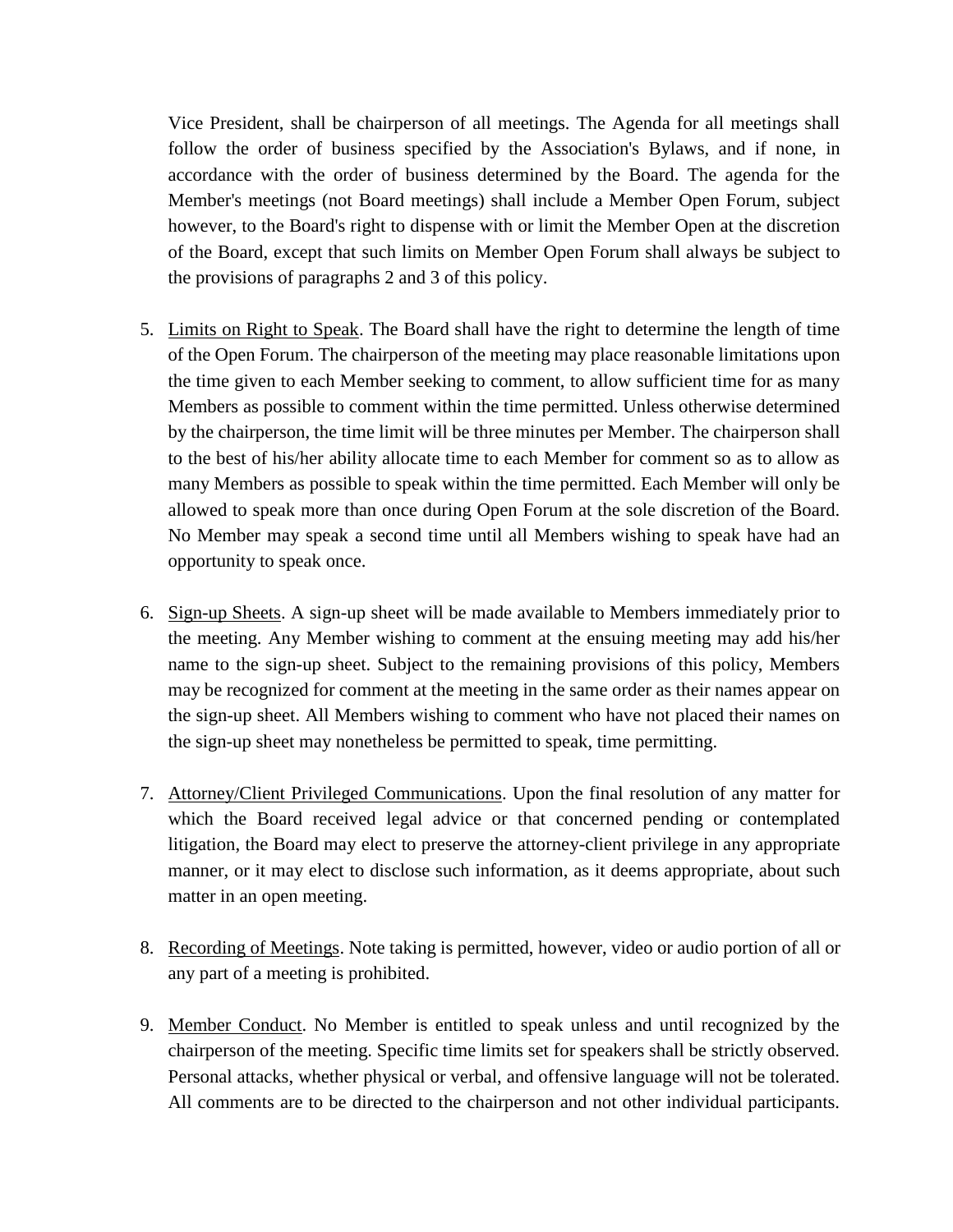All comments are to be restricted to the agenda item being discussed. Courteous behavior is mandatory.

- 10. Curtailment of Member Conduct. Should the chairperson determine that any Member has spoken for the allocated amount of time or longer, or determine that the Member is in violation of the provisions of this policy, the chairperson shall have the authority to instruct that the Member to yield the floor, and that Member will be obligated to comply with the chairperson's instruction.
- 11. Disruptive or Unruly Behavior. If a Member refuses to stop talking after his/her allotted time has ended, or otherwise disrupts the meeting, or is otherwise in violation of the provisions of this policy, the following procedure will be followed:
	- a) The chairperson will issue an oral warning that if the Member continues to speak, disrupt the meeting, or otherwise act in violation of the provisions of this policy, either the meeting will be adjourned or law enforcement/security will be called to remove the Member.
	- b) If the Member continues to speak, disrupt the meeting, or otherwise to act in violation of the provisions of this policy, the chairperson will call a recess and speak directly to the Member, reiterating that either the meeting will be adjourned or law enforcement/security will be called to remove the Member.
	- c) If the Member still refuses to cooperate, the chairperson may choose whether to adjourn the meeting to another time or to call law enforcement/security.
- 12. Executive Session. Notwithstanding the foregoing, the Board or a committee thereof may hold an executive or closed door session and may restrict attendance to Board members and other persons specified by the Board; provided that any such executive or closed door session may only be held in accordance with the provisions and requirements of the Act, as amended from time to time, and other applicable law. The matters to be discussed at such an executive session are limited to:
	- a) Matters pertaining to employees of the association or the managing agent's contract or involving the employment, promotion, discipline, or dismissal of an officer, agent, or employee of the association.
	- b) Consultation with legal counsel concerning disputes that are the subject of pending or imminent court proceedings or matters that are privileged or confidential attorney and client;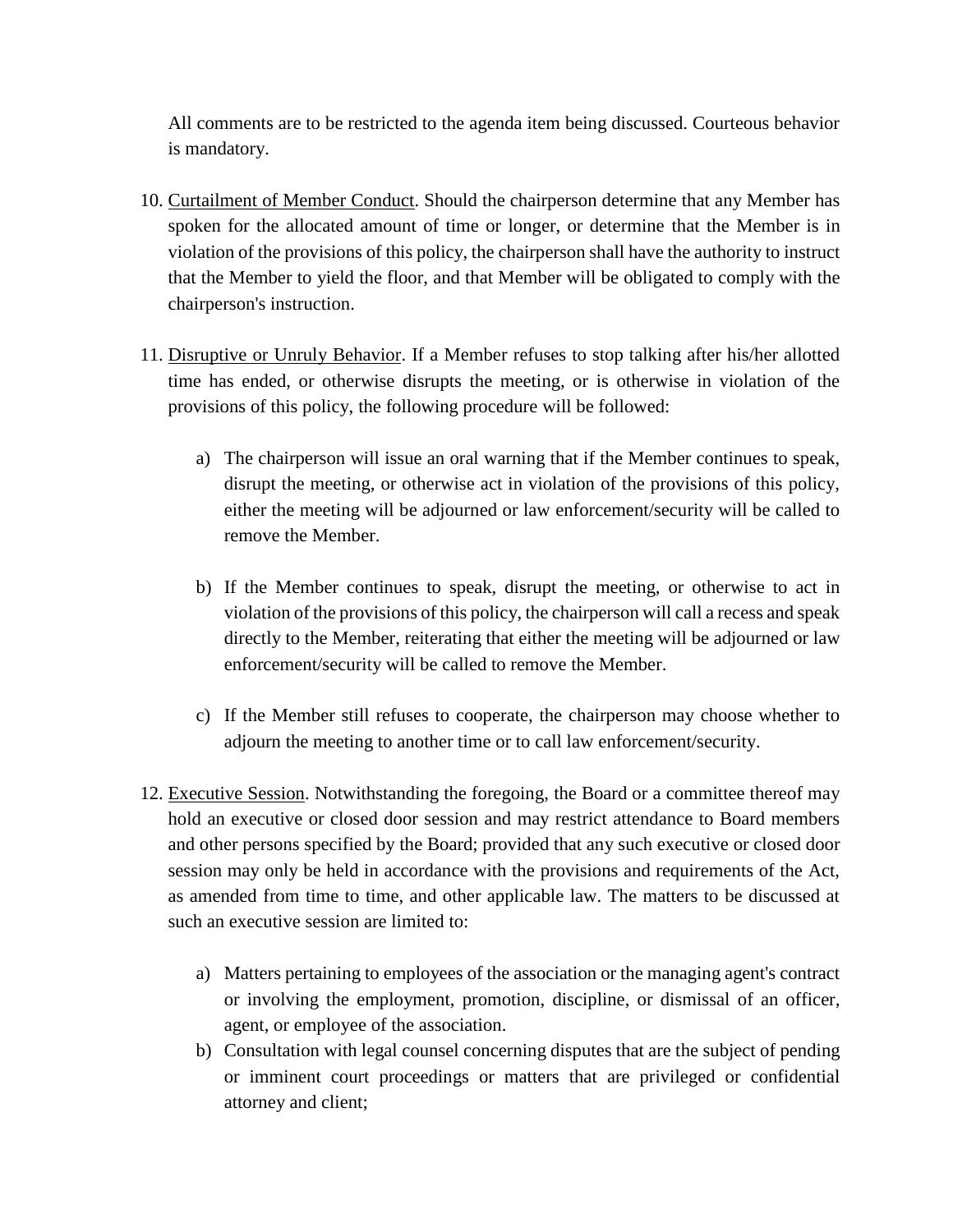- c) Investigative proceedings concerning possible or actual criminal conduct.
- d) Matters subject to specific constitutional, statutory, or judicially imposed requirements protecting particular proceedings or matters from public disclosure;
- e) Any matter the disclosure of which would constitute an unwarranted invasion of individual privacy;
- f) Review of or discussion relating to any written or oral communication from legal counsel.

Prior to the time the members of the Board convene in executive session, the chairperson shall announce the general matter of discussion as enumerated in paragraphs (a) to (f) above. No rule or regulation of the Board shall be adopted during an executive session. A rule or regulation may be validly adopted only during a regular or special meeting or after the Board goes back into regular session following an executive session.

( signatures on next page )